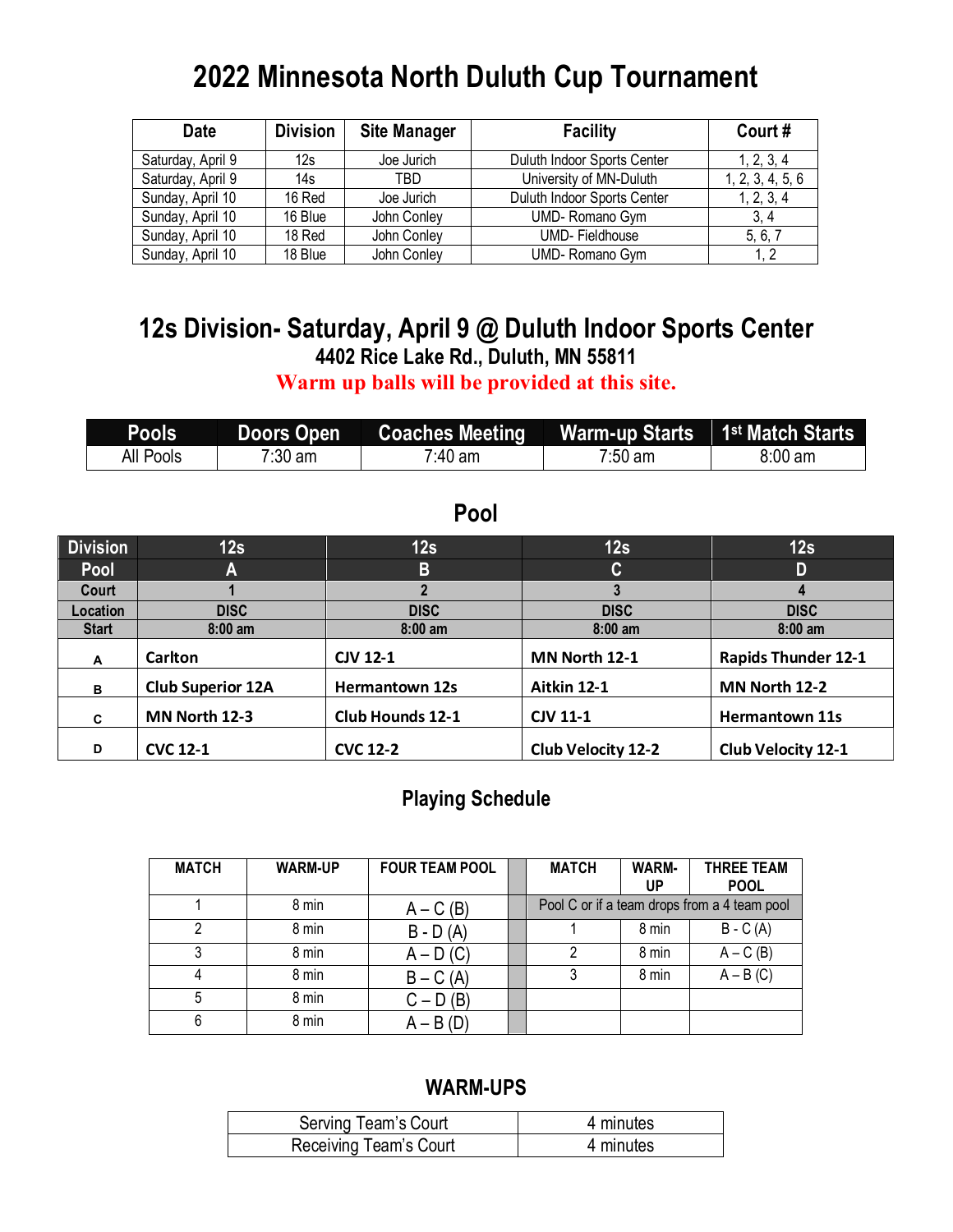## **14s Division- Saturday, April 9 @ The University of MN-Duluth 1049 University Drive, Duluth, MN 55812 Warm up balls will not be provided at this site.**

| <b>Pools</b>        | <b>Doors Open</b> | <b>Coaches Meeting</b> | <b>Warm-up Starts</b> | 1 <sup>st</sup> Match Starts |
|---------------------|-------------------|------------------------|-----------------------|------------------------------|
| Pools A, B, C, D, E | $7:30 \text{ am}$ | <sup>7</sup> :40 am    | 7:50 am               | $8:00 \text{ am}$            |
| Pool F              | 7:30 am           | None                   | $8:50$ am             | $9:00 \text{ am}$            |

## **Pools**

| <b>Division</b> | 14 <sub>s</sub>              | 14s                        | 14s                   |
|-----------------|------------------------------|----------------------------|-----------------------|
| <b>Pool</b>     | A                            | B                          | C                     |
| Court           |                              |                            |                       |
| Location        | <b>UMD-Romano Gym</b>        | <b>UMD-Romano Gym</b>      | <b>UMD-Romano Gym</b> |
| <b>Start</b>    | $8:00$ am                    | $8:00$ am                  | $8:00$ am             |
| A               | MN North 14-1 Navy           | Aitkin 14-1                | MN North 14-1 Red     |
| B               | <b>CJV 14-1</b>              | <b>Rapids Thunder 14-2</b> | <b>CVC 13-1</b>       |
| C               | <b>Club Hounds 14-2 Grey</b> | MN North 14-2 White        | <b>CJV 13-1</b>       |
| D               | <b>CVC 14-3</b>              | <b>CVC 14-1</b>            | Virginia 14-4         |

| <b>Division</b> | 14s                    | 14s                       | 14 <sub>s</sub>             |
|-----------------|------------------------|---------------------------|-----------------------------|
| <b>Pool</b>     | D                      | E                         |                             |
| Court           | 4                      |                           | 6                           |
| Location        | <b>UMD- Romano Gym</b> | <b>UMD-Fieldhouse</b>     | <b>UMD-Fieldhouse</b>       |
| <b>Start</b>    | $8:00$ am              | $8:00$ am                 | $9:00$ am                   |
| A               | MN North 13-1 Navy     | <b>Club Velocity 14-1</b> | <b>CSVB 14-A National</b>   |
| B               | Club 43 U1-14-1        | MN North 13-1 Red         | <b>Club Hounds 14-1 Red</b> |
| C               | <b>CVC 14-2</b>        | <b>Hibbing 14s</b>        | Barnum Impact 14-1          |
| D               | <b>MN Premier 13-1</b> | MN North 14-2 Grey        |                             |

# **Playing Schedule**

| <b>MATCH</b> | <b>WARM-UP</b> | <b>FOUR TEAM POOL</b> | <b>MATCH</b>                                 | <b>WARM-</b><br>UP | <b>THREE TEAM</b><br><b>POOL</b> |
|--------------|----------------|-----------------------|----------------------------------------------|--------------------|----------------------------------|
|              | 8 min          | $A - C(B)$            | Pool F or if a team drops from a 4 team pool |                    |                                  |
|              | 8 min          | $B - D(A)$            |                                              | 8 min              | $B - C(A)$                       |
|              | 8 min          | $A - D(C)$            |                                              | 8 min              | $A - C(B)$                       |
|              | 8 min          | $B - C(A)$            |                                              | 8 min              | $A - B(C)$                       |
| 5            | 8 min          | $C - D(B)$            |                                              |                    |                                  |
| 6            | 8 min          | $A - B(D)$            |                                              |                    |                                  |

| Serving Team's Court   | 4 minutes |
|------------------------|-----------|
| Receiving Team's Court | 4 minutes |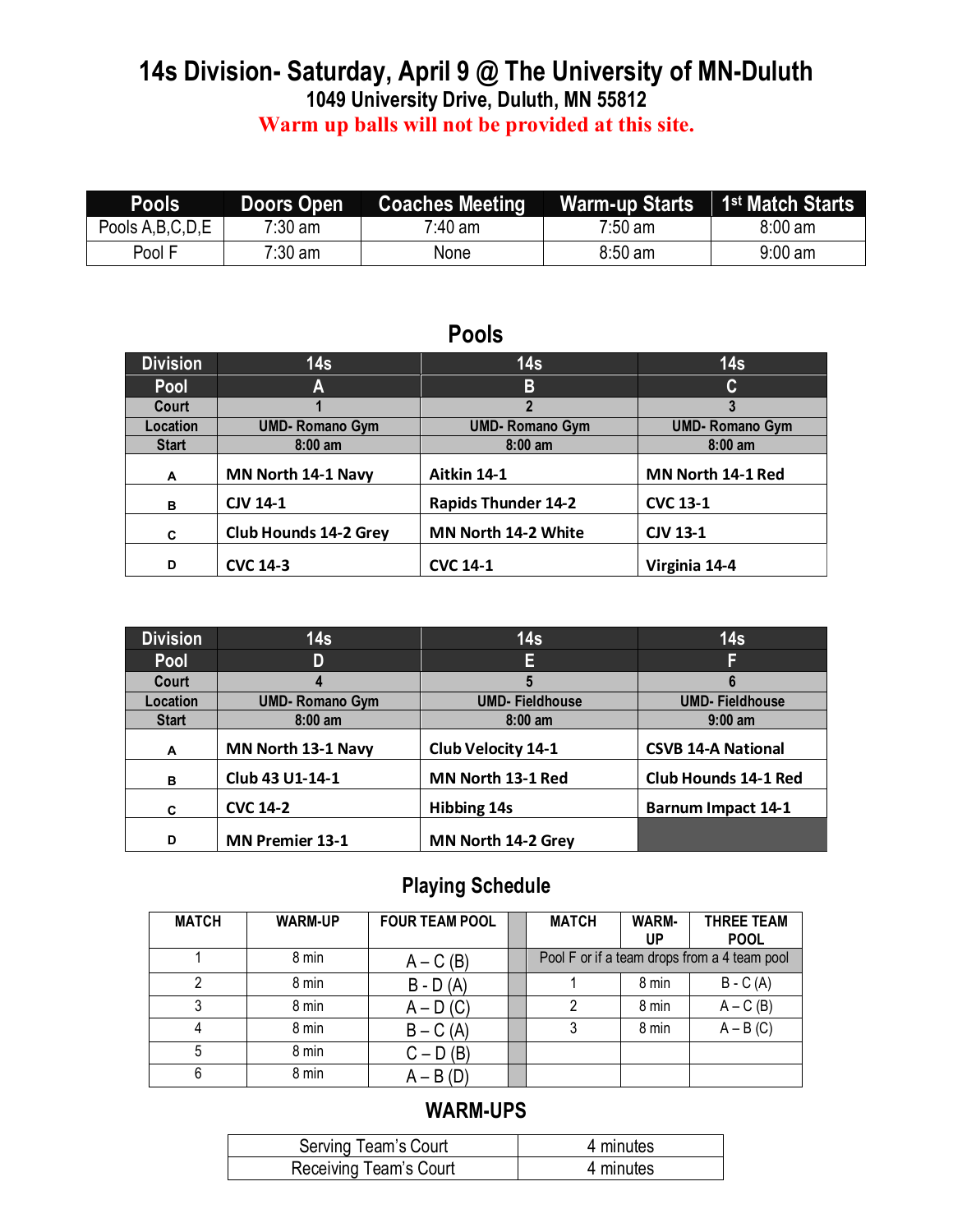# **16 Red Division- Sunday, April 10 @ Duluth Indoor Sports Center**

**4402 Rice Lake Rd., Duluth, MN 55811**

**Warm up balls will be provided at this site.**

| <b>Pools</b> | Doors Open        | <b>Coaches Meeting Warm-up Starts 1st Match Starts</b> |         |         |
|--------------|-------------------|--------------------------------------------------------|---------|---------|
| All Pools    | $7:30 \text{ am}$ | <sup>7</sup> :40 am                                    | 7:50 am | 8:00 am |

#### **Pool**

| <b>Division</b> | 16 Red                    | <b>16 Red</b>             | 16 Red                     | <b>16 Red</b>              |
|-----------------|---------------------------|---------------------------|----------------------------|----------------------------|
| <b>Pool</b>     | A                         | B                         | C                          | D                          |
| Court           |                           |                           |                            |                            |
| Location        | <b>DISC</b>               | <b>DISC</b>               | <b>DISC</b>                | <b>DISC</b>                |
| <b>Start</b>    | $8:00$ am                 | $8:00$ am                 | $8:00$ am                  | $8:00$ am                  |
| A               | MN North 16-2 White       | Northern Storm VBC 15U    | <b>Northern Attack 15s</b> | Club Hounds 16-1           |
| в               | North Woods 16-1          | <b>Hibbing 16s</b>        | <b>Hermantown 16s</b>      | <b>MN North 15-2 White</b> |
| C               | <b>Club Superior 15-B</b> | <b>MN Premier 15 Blue</b> | <b>Barnum Impact 16-1</b>  | Virginia 16-4              |
| D               | Carlton                   | MN North 16-2 Grey        |                            |                            |

#### **Playing Schedule**

| <b>MATCH</b> | <b>WARM-UP</b> | <b>FOUR TEAM POOL</b> | <b>MATCH</b>                    | <b>WARM-UP</b>                                       | <b>THREE TEAM</b><br><b>POOL</b> |  |
|--------------|----------------|-----------------------|---------------------------------|------------------------------------------------------|----------------------------------|--|
|              | 8 min          | $A - C(B)$            |                                 | Pools C, and D or if a team drops from a 4 team pool |                                  |  |
| 2            | 8 min          | $B - D(A)$            |                                 | 8 min                                                | $B - C(A)$                       |  |
| 3            | 8 min          | $A - D(C)$            |                                 | 8 min                                                | $A - C (B)$                      |  |
| 4            | 8 min          | $B - C(A)$            |                                 | 8 min                                                | $A - B(C)$                       |  |
| 5            | 8 min          | $C - D(B)$            | 30 minute Lunch break           |                                                      |                                  |  |
| 6            | 8 min          | $A - B(D)$            | Pools C and D Challenge Matches |                                                      |                                  |  |
|              |                |                       |                                 | <b>Court 3</b>                                       | <b>Court 4</b>                   |  |
|              |                |                       |                                 | C1 vs D2 (C3)                                        | D1 vs C2 (D3)                    |  |
|              |                |                       |                                 | C3 vs D3 (L Ct. 3)                                   |                                  |  |

| Serving Team's Court   | 4 minutes |
|------------------------|-----------|
| Receiving Team's Court | 4 minutes |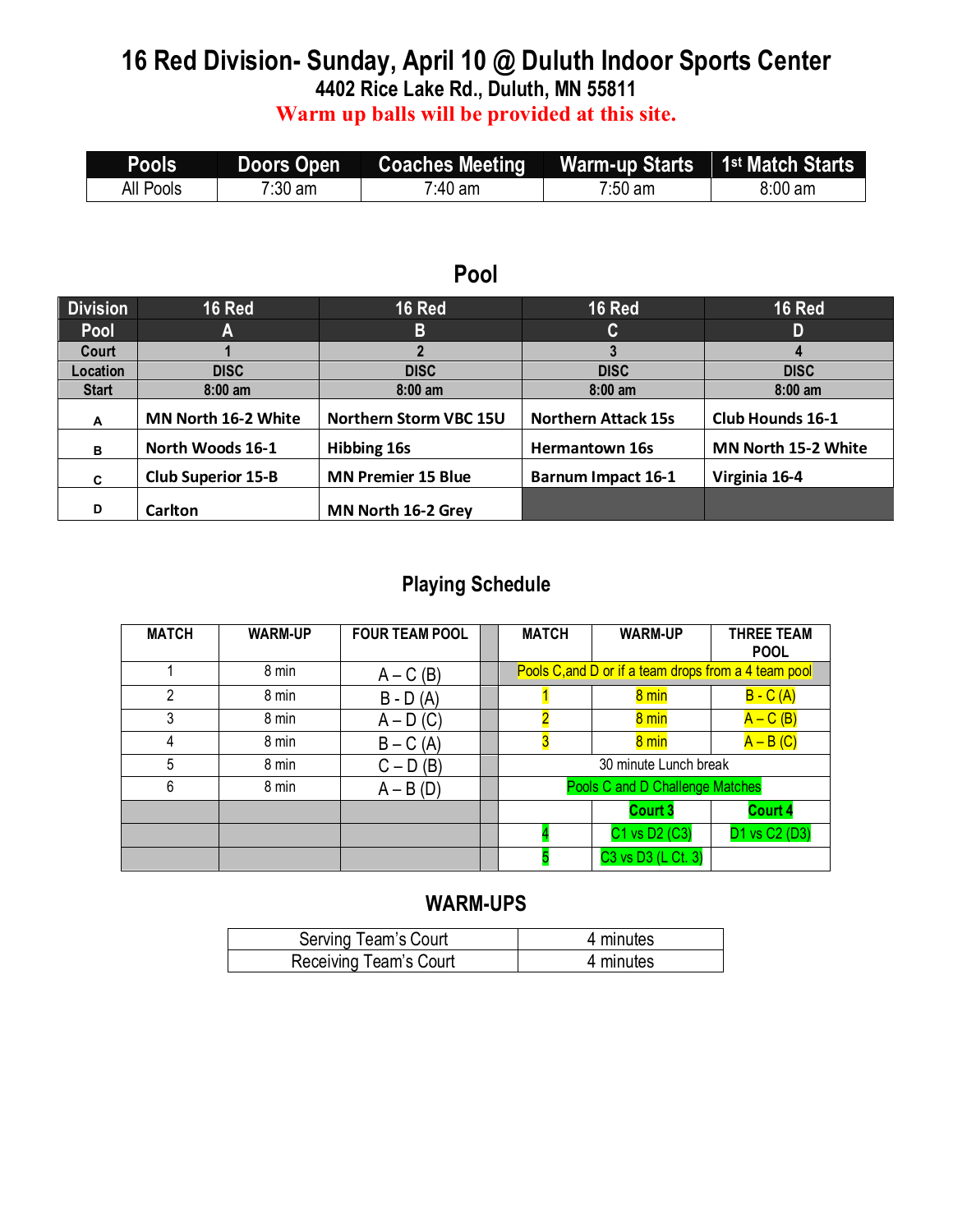# **16 Blue Division- Sunday, April 10 @ The University of MN-Duluth 1049 University Drive, Duluth, MN 55812**

**Warm up balls will not be provided at this site.**

| Pools     | Doors Open | Coaches Meeting | Warm-up Starts 1 <sup>st</sup> Match Starts |           |
|-----------|------------|-----------------|---------------------------------------------|-----------|
| All pools | 7:30 a.m.  | $7.40$ a.m.     | $7:50$ a.m.                                 | 8:00 a.m. |

## **Pools**

| <b>Division</b>   | 16 Blue                   | 16 Blue                           |
|-------------------|---------------------------|-----------------------------------|
| Pool              | A                         | В                                 |
| <b>Courts</b>     | 3                         |                                   |
| Location          | <b>UMD-Romano Gym</b>     | <b>UMD-Romano Gym</b>             |
| <b>Start Time</b> | $8:00$ am                 | $8:00$ am                         |
| A                 | MN North 15-1 Navy        | <b>Club Superior 16-A Selects</b> |
| в                 | <b>Hibbing</b>            | MN North 16-1 Red                 |
| C                 | Club 43 U-15-1            | MN North 15-1 Red                 |
| D                 | <b>MN North 14-1 Navy</b> | <b>CJV 16-1</b>                   |

#### **Playing Schedule**

| <b>MATCH</b> | <b>WARM-UP</b> | <b>FOUR TEAM</b><br><b>POOLS</b> | <b>MATCH</b> | <b>WARM-</b><br>UP | <b>THREE TEAM</b><br><b>POOL</b>             |
|--------------|----------------|----------------------------------|--------------|--------------------|----------------------------------------------|
|              | 8 min          | $A - C(B)$                       |              |                    | Used only if a team drops from a 4 team pool |
|              | 8 min          | $B - D(A)$                       |              | 8 min              | $B - C(A)$                                   |
|              | 8 min          | $A - D(C)$                       |              | 8 min              | $A - C(B)$                                   |
|              | 8 min          | $B - C(A)$                       |              | 8 min              | $A - B(C)$                                   |
| 5            | 8 min          | $C - D(B)$                       |              |                    |                                              |
| 6            | 8 min          | $A - B(D)$                       |              |                    |                                              |

| Serving Team's Court   | 4 minutes |
|------------------------|-----------|
| Receiving Team's Court | 4 minutes |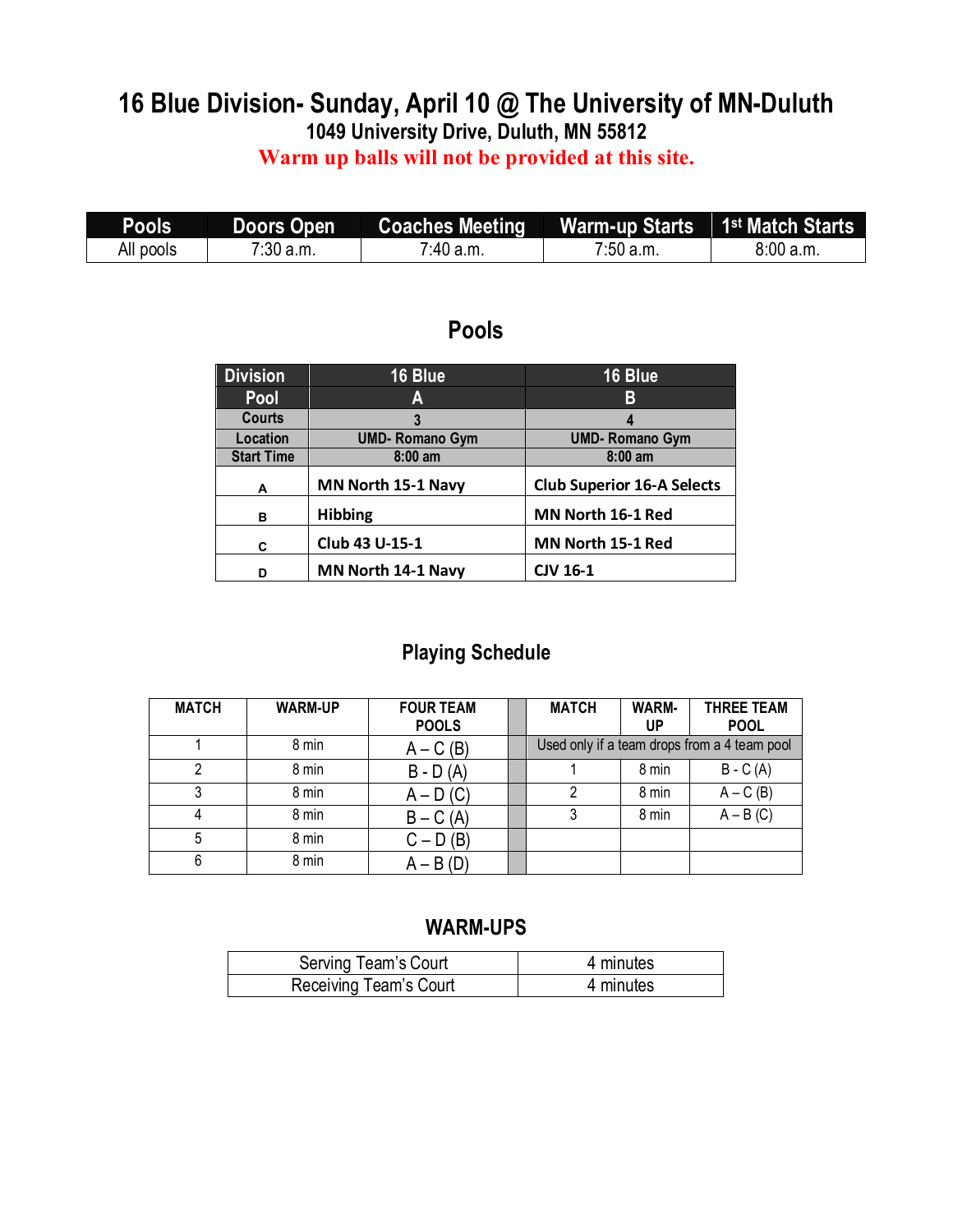# **18 Red Division- Sunday, April 10 @ The University of MN-Duluth 1049 University Drive, Duluth, MN 55812**

## **Warm up balls will not be provided at this site.**

| Pools     | Doors Open | Coaches Meeting | Warm-up Starts 1 <sup>st</sup> Match Starts |          |
|-----------|------------|-----------------|---------------------------------------------|----------|
| All pools | 7:30 a.m.  | 7:40 am         | $7:50 \text{ am}$                           | 8:00a.m. |

### **Pools**

| <b>Division</b> | 18 Red                | 18 Red                      |                   | 18 Red                    |
|-----------------|-----------------------|-----------------------------|-------------------|---------------------------|
| Pool            | Α                     | B                           |                   | C                         |
| Court           | 5                     | 6                           |                   |                           |
| Location        | <b>UMD-Fieldhouse</b> | <b>UMD-Fieldhouse</b>       |                   | <b>UMD-Fieldhouse</b>     |
| <b>Start</b>    | $8:00 \text{ am}$     | $8:00$ am                   |                   | $8:00$ am                 |
| A               | ND Elite 18- Gold     | <b>Central Lakes 18-Red</b> | MN North 17-1 Red |                           |
| B               | <b>Hermantown Jrs</b> | Northern Storm VBC 17U      |                   | <b>ND Elite 18- Black</b> |
| C               | MN North 18-2         | Virginia 18-4               |                   | North Woods 18-1          |
| D               | <b>Carlton</b>        | <b>Barnum Impact 17-1</b>   |                   | <b>CHS 17-1</b>           |

# **Playing Schedule**

| <b>MATCH</b> | <b>WARM-UP</b> | <b>FOUR TEAM</b><br><b>POOLS</b> | <b>MATCH</b> | <b>WARM-</b><br>UP | <b>THREE TEAM</b><br><b>POOL</b>             |
|--------------|----------------|----------------------------------|--------------|--------------------|----------------------------------------------|
|              | 8 min          | $A - C(B)$                       |              |                    | Used only if a team drops from a 4 team pool |
|              | 8 min          | $B - D(A)$                       |              | 8 min              | $B - C(A)$                                   |
| 3            | 8 min          | $A - D(C)$                       | າ            | 8 min              | $A - C(B)$                                   |
|              | 8 min          | $B - C(A)$                       |              | 8 min              | $A - B(C)$                                   |
| 5            | 8 min          | $C - D(B)$                       |              |                    |                                              |
| 6            | 8 min          | $A - B(D)$                       |              |                    |                                              |

| Serving Team's Court   | 4 minutes |
|------------------------|-----------|
| Receiving Team's Court | 4 minutes |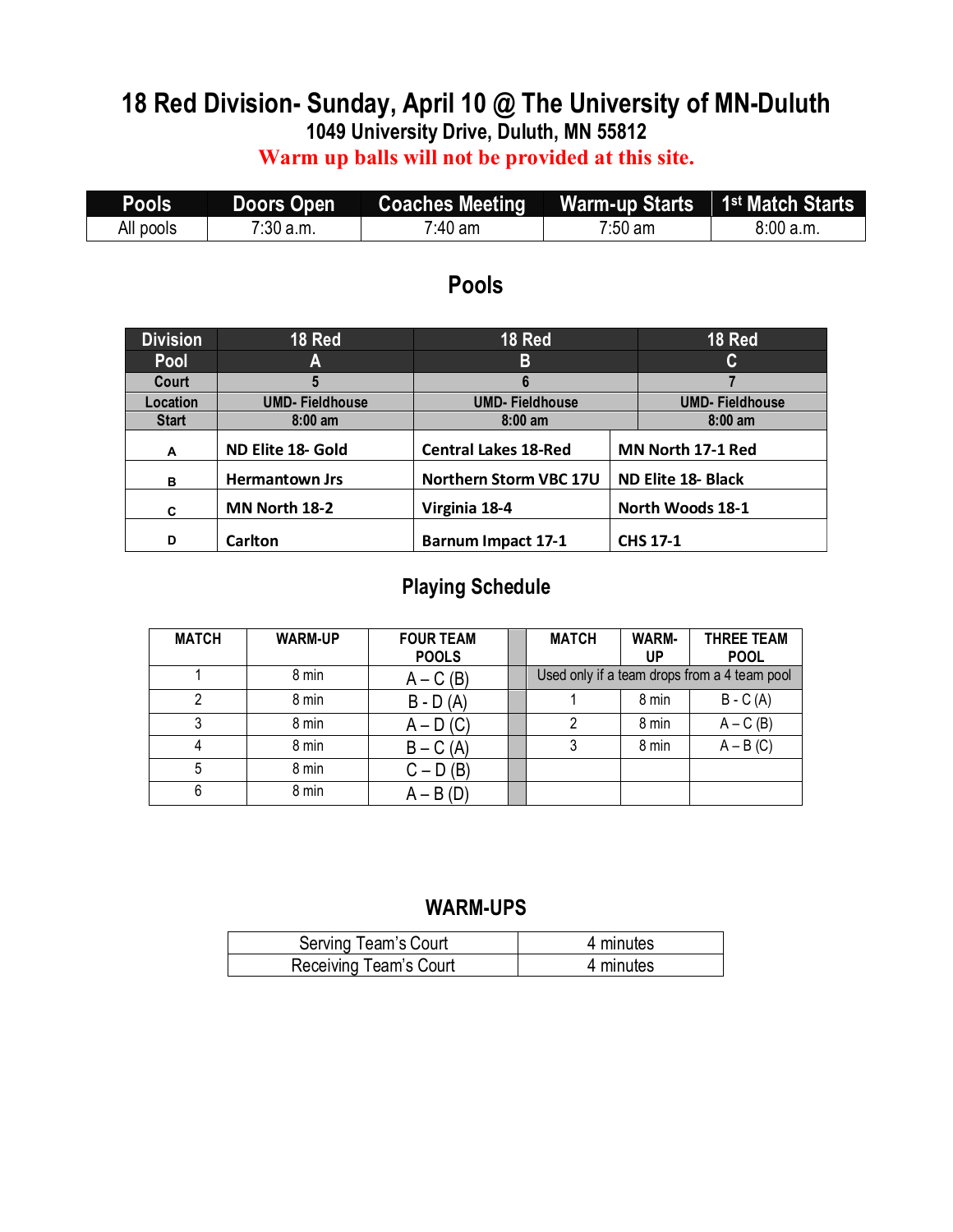# **18s Blue Division- Sunday, April 10 @ The University of MN-Duluth 1049 University Drive, Duluth, MN 55812**

**Warm up balls will not be provided at this site.**

| Pools     | Doors Open  | <b>Coaches Meeting</b> | Warm-up Starts 1st Match Starts |          |
|-----------|-------------|------------------------|---------------------------------|----------|
| All pools | $7:30$ a.m. | 7:40 a.m.              | $7:50$ a.m.                     | 8:00a.m. |

# **Pools**

| <b>Division</b>   | 18 Blue               | 18 Blue                      |
|-------------------|-----------------------|------------------------------|
| Pool              | Α                     | B                            |
| Courts            |                       | 2                            |
| Location          | <b>UMD-Romano Gym</b> | <b>UMD-Romano Gym</b>        |
| <b>Start Time</b> | $8:00$ am             | $8:00$ am                    |
| A                 | MN North 18-1         | MN North 17-1 Navy           |
| в                 | <b>KEVC 17-2</b>      | <b>Northern Revival 18-1</b> |
| C                 | MN North 16-1 Navy    | <b>Club Hounds 17-1</b>      |
| D                 | Bemidji 17-1          | Pequot Lakes 18U             |

# **Playing Schedule**

| <b>MATCH</b> | <b>WARM-UP</b> | <b>FOUR TEAM</b><br><b>POOLS</b> | <b>MATCH</b> | <b>WARM-</b><br>UP | <b>THREE TEAM</b><br><b>POOL</b>             |
|--------------|----------------|----------------------------------|--------------|--------------------|----------------------------------------------|
|              | 8 min          | $A - C(B)$                       |              |                    | Used only if a team drops from a 4 team pool |
|              | 8 min          | $B - D(A)$                       |              | 8 min              | $B - C(A)$                                   |
| ົ            | 8 min          | $A - D(C)$                       | っ            | 8 min              | $A - C(B)$                                   |
|              | 8 min          | $B - C(A)$                       |              | 8 min              | $A - B(C)$                                   |
| 5            | 8 min          | $C - D(B)$                       |              |                    |                                              |
| 6            | 8 min          | $A - B(D)$                       |              |                    |                                              |

| Serving Team's Court   | 4 minutes |
|------------------------|-----------|
| Receiving Team's Court | 4 minutes |